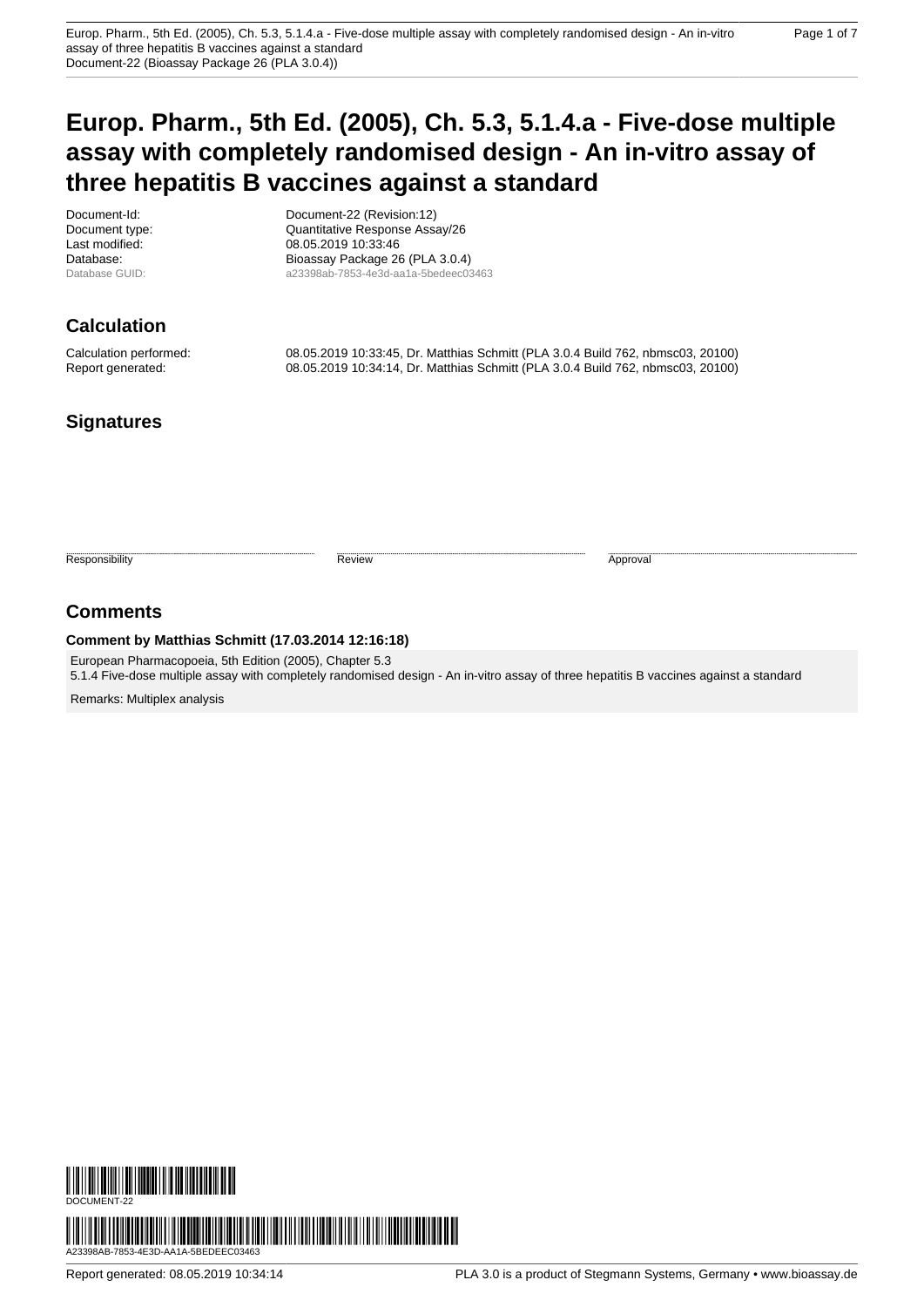## **Overview**

#### **General properties**

| Property                                        | Value                         |
|-------------------------------------------------|-------------------------------|
| Response adjustment                             | None                          |
| Response transformation                         | Logarithmic                   |
| Model                                           | Linear model                  |
| Simultaneous regression                         | Yes                           |
| Potency estimation confidence interval          | 95.00%                        |
| Calculate mean potency estimate of test samples | <b>No</b>                     |
| ANOVA model                                     | ANOVA (pure error separation) |
| ANOVA with additional factors                   | Yes                           |
| Logarithm base                                  | Natural logarithm (base e)    |
| Invert potency                                  | <b>No</b>                     |
| Potency confidence interval calculation method  | Based on ANOVA error          |
| Test exception handling                         | Informal                      |

## **Documentation**

Date 25.02.2014 11:26:42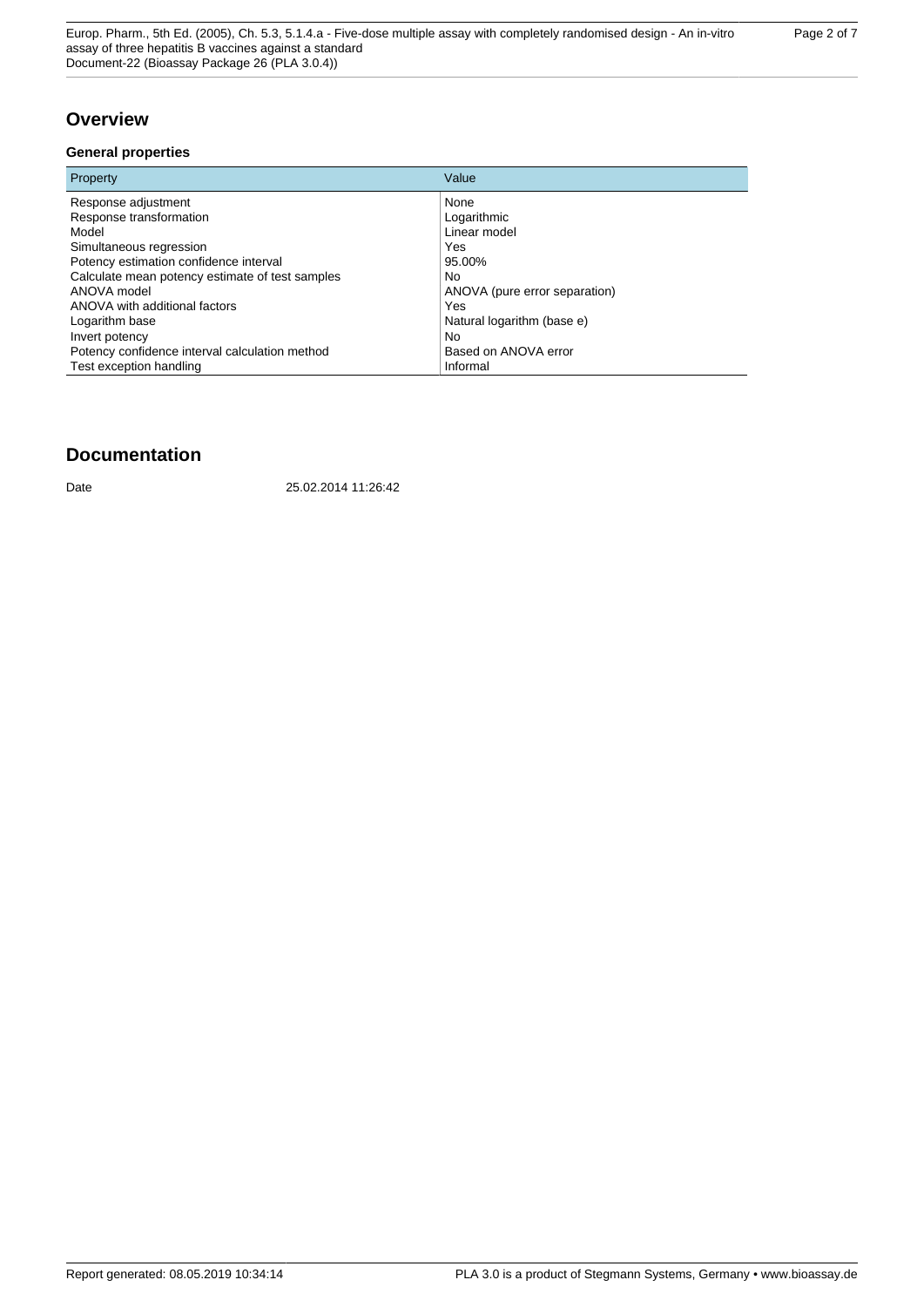# **Assay**

# **Setup**

## **Sample setup**

| Setup                    | <b>Standard sample: S</b> | <b>Test sample: T</b> | Test sample: U        |
|--------------------------|---------------------------|-----------------------|-----------------------|
| Preparation scheme       | PreparationScheme-1       | PreparationScheme-1   | PreparationScheme-1   |
| Step count               | 5                         | 5                     | 5                     |
| Replicate count          | 3                         | 3                     |                       |
| Potency definition       | by stock solution         | by stock solution     | by stock solution     |
| Assigned/assumed potency | 20 µg protein/ml          | 20 µg protein/ml      | 20 µg protein/ml      |
| Dilution scale           | n-fold sequence           | n-fold sequence       | n-fold sequence       |
| Factor                   | 0.001                     | 0.001                 | 0.001                 |
| Base                     | 2.0                       | 2.0                   | 2.0                   |
| Analysis                 | <b>Standard sample: S</b> | <b>Test sample: T</b> | Test sample: U        |
| Data selection scheme    | DataSelectionScheme-1     | DataSelectionScheme-1 | DataSelectionScheme-1 |
| Outlier detection        | None                      | None                  | None                  |
| Range                    | Full                      | Full                  | Full                  |
| Optimization             | No.                       | No                    | No                    |

| Setup                            | <b>Test sample: V</b>    |
|----------------------------------|--------------------------|
| Preparation scheme<br>Step count | PreparationScheme-1<br>5 |
| Replicate count                  | 3                        |
| Potency definition               | by stock solution        |
| Assigned/assumed potency         | 20 µg protein/ml         |
| Dilution scale                   | n-fold sequence          |
| Factor                           | 0.001                    |
| Base                             | 2.0                      |
| Analysis                         | <b>Test sample: V</b>    |
| Data selection scheme            | DataSelectionScheme-1    |
| Outlier detection                | None                     |
| Range                            | Full                     |
| Optimization                     | No                       |

# **Observations**

**Response values** in bold are used for analysis as a result of your configuration.

### **Standard sample: S**

Selected steps: 1-5

| Dose value                      |        | 1.000 E-03                    | 5.000 E-04                     | 2.500 E-04                    | 1.250 E-04                    | 6.250 E-05                    |
|---------------------------------|--------|-------------------------------|--------------------------------|-------------------------------|-------------------------------|-------------------------------|
| Dose step                       |        |                               | 2                              | 3                             | 4                             | 5                             |
| Response                        | っ<br>3 | 0.514<br>0.531<br>0.545       | 0.283<br>0.295<br>0.362        | 0.159<br>0.154<br>0.166       | 0.093<br>0.099<br>0.082       | 0.043<br>0.045<br>0.051       |
| Mean<br>SD<br>CV <sub>[%]</sub> |        | 0.53000<br>0.01552<br>2.92909 | 0.31333<br>0.04257<br>13.58665 | 0.15967<br>0.00603<br>3.77519 | 0.09133<br>0.00862<br>9.43979 | 0.04633<br>0.00416<br>8.98561 |

## **Test sample: T**

Selected steps: 1-5

| Dose value                      |        | 1.000 E-03                     | 5.000 E-04                     | 2.500 E-04                    | 1.250 E-04                    | 6.250 E-05                    |
|---------------------------------|--------|--------------------------------|--------------------------------|-------------------------------|-------------------------------|-------------------------------|
| Dose step                       |        |                                | 2                              | 3                             | 4                             | 5                             |
| Response                        | 2<br>3 | 1.14<br>1.386<br>1.051         | 0.501<br>0.665<br>0.576        | 0.327<br>0.355<br>0.345       | 0.167<br>0.157<br>0.178       | 0.097<br>0.097<br>0.094       |
| Mean<br>SD<br>CV <sub>[%]</sub> |        | 1.19233<br>0.17352<br>14.55325 | 0.58067<br>0.08210<br>14.13884 | 0.34233<br>0.01419<br>4.14485 | 0.16733<br>0.01050<br>6.27727 | 0.09600<br>0.00173<br>1.80422 |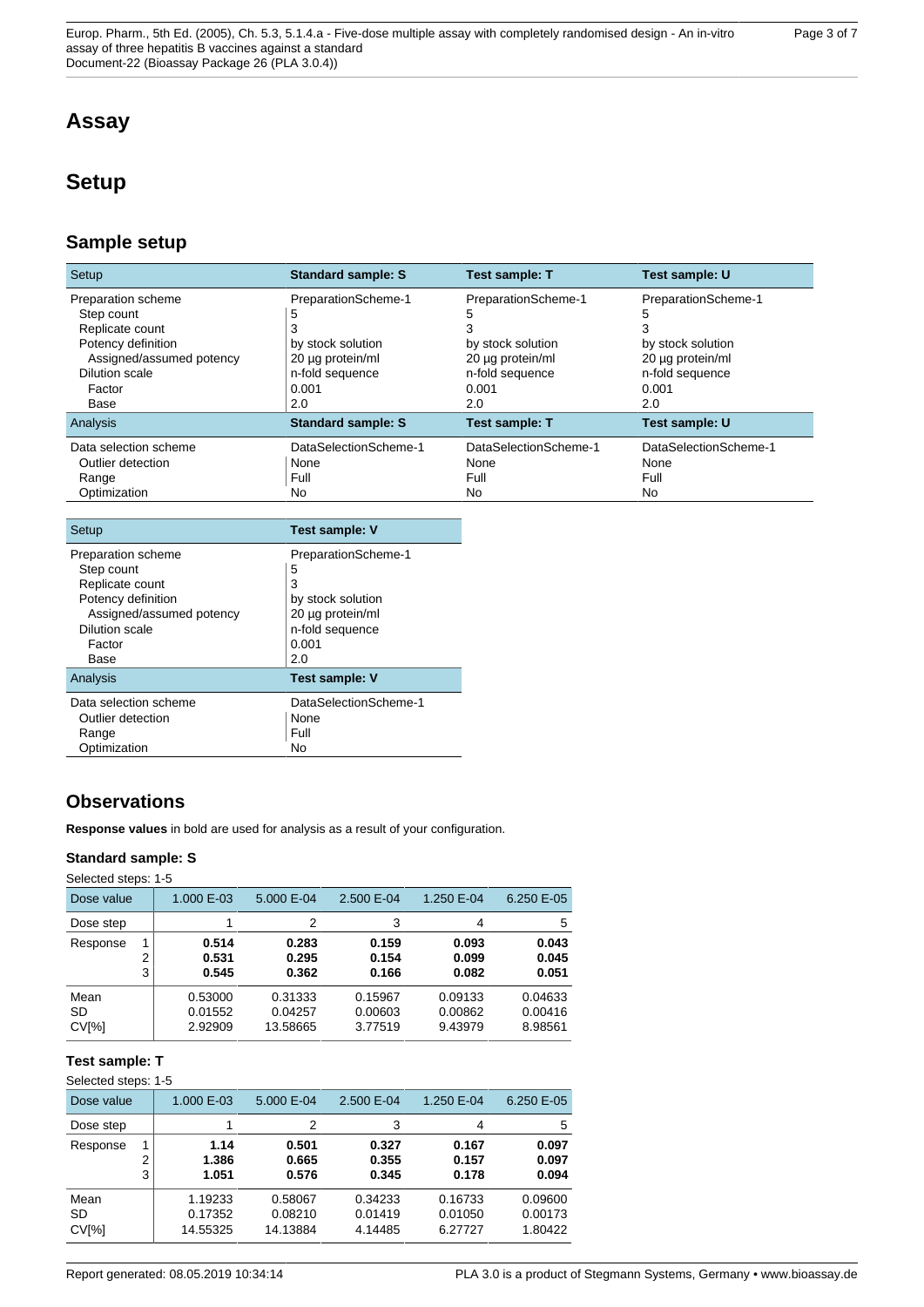### **Test sample: U**

| Dose value                      |        | 1.000 E-03                    | 5.000 E-04                    | 2.500 E-04                    | 1.250 E-04                    | 6.250 E-05                     |
|---------------------------------|--------|-------------------------------|-------------------------------|-------------------------------|-------------------------------|--------------------------------|
| Dose step                       |        | 1                             | 2                             | 3                             | 4                             | 5                              |
| Response                        | 2<br>3 | 0.957<br>0.866<br>1.045       | 0.586<br>0.489<br>0.546       | 0.277<br>0.268<br>0.269       | 0.127<br>0.146<br>0.133       | 0.086<br>0.071<br>0.073        |
| Mean<br>SD<br>CV <sub>[%]</sub> |        | 0.95600<br>0.08950<br>9.36236 | 0.54033<br>0.04875<br>9.02177 | 0.27133<br>0.00493<br>1.81802 | 0.13533<br>0.00971<br>7.17675 | 0.07667<br>0.00814<br>10.62330 |

### **Test sample: V**

Selected steps: 1-5

| Dose value                      |        | 1.000 E-03                    | 5.000 E-04                    | 2.500 E-04                    | 1.250 E-04                     | 6.250 E-05                    |
|---------------------------------|--------|-------------------------------|-------------------------------|-------------------------------|--------------------------------|-------------------------------|
| Dose step                       |        |                               | 2                             | 3                             | 4                              | 5                             |
| Response                        | 2<br>3 | 1.037<br>1.039<br>1.068       | 0.552<br>0.551<br>0.624       | 0.318<br>0.306<br>0.316       | 0.145<br>0.144<br>0.173        | 0.082<br>0.082<br>0.086       |
| Mean<br>SD<br>CV <sub>[%]</sub> |        | 1.04800<br>0.01735<br>1.65547 | 0.57567<br>0.04186<br>7.27172 | 0.31333<br>0.00643<br>2.05184 | 0.15400<br>0.01646<br>10.68966 | 0.08333<br>0.00231<br>2.77128 |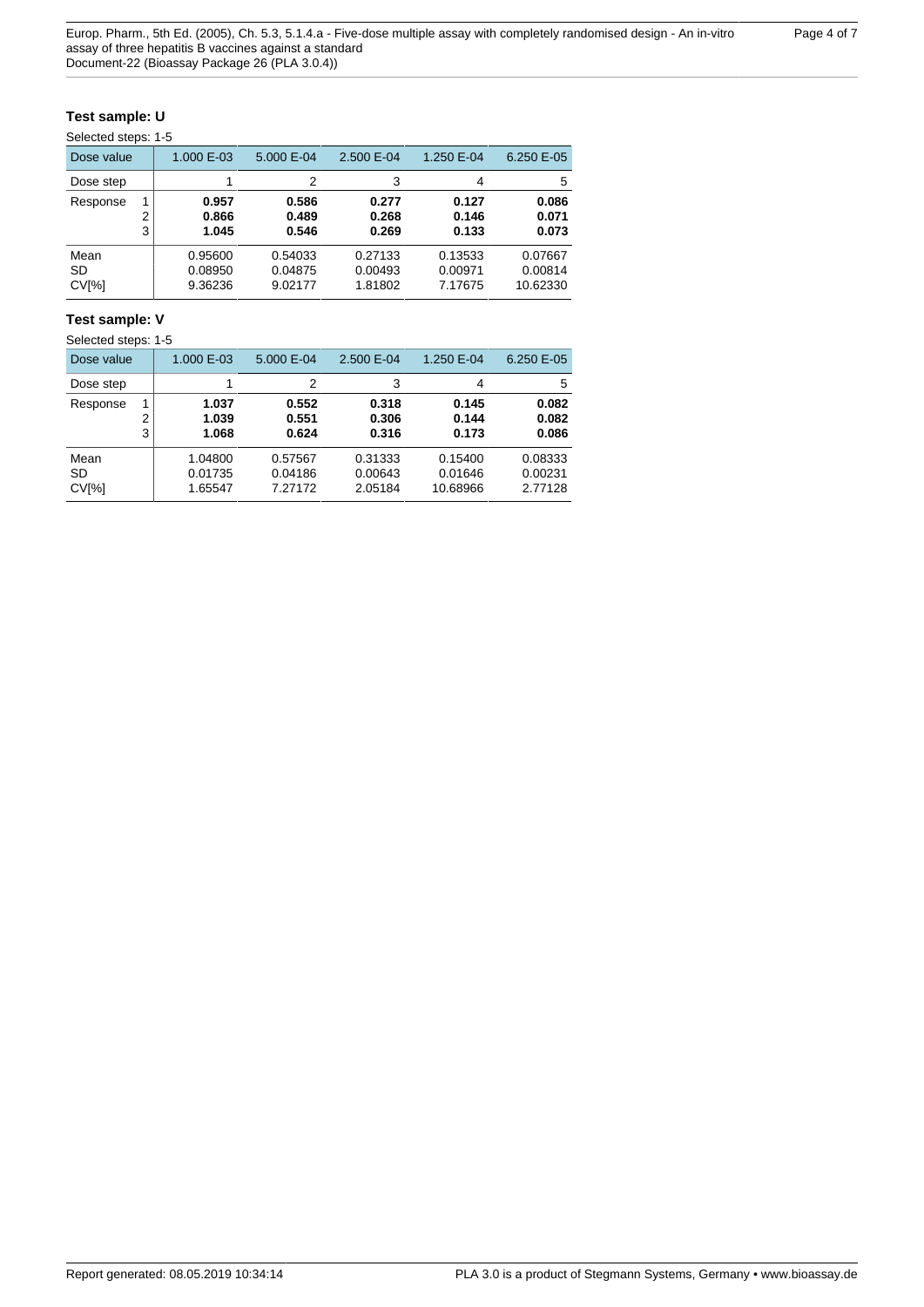# **Result**

# **Analysis of variance (ANOVA)**

### Total number of observations: 60

| Source of variation   | d.f. | Sum of squares | Mean squares | F-ratio   | Probability |
|-----------------------|------|----------------|--------------|-----------|-------------|
| Treatments            | 19   | 52.15227       | 2.74486      | 411.04934 | 7.527 E-40  |
| Preparation           | 3    | 4.47522        | 1.49174      | 223.39203 | 5.163 E-25  |
| Regression            |      | 47.58413       | 47.58413     | 7125.8467 | 1.084 E-46  |
| non-Parallelism       | 3    | 0.01869        | 0.00623      | 0.93274   | 0.43382     |
| non-Linearity (LoF)   | 12   | 0.07423        | 0.00619      | 0.92637   | 0.53078     |
| S                     | 3    | 0.01703        | 0.00568      | 0.85022   | 0.47474     |
|                       | 3    | 0.02826        | 0.00942      | 1.41043   | 0.25385     |
| U                     | 3    | 0.01775        | 0.00592      | 0.88625   | 0.45648     |
| $\mathcal{U}$         | 3    | 0.01119        | 0.00373      | 0.55859   | 0.64544     |
| Residual (pure) error | 40   | 0.26711        | 0.00668      |           |             |
| Total                 | 59   | 52.41937       | 0.88846      |           |             |

# **Regression**

| Restricted model (common slope and asymptotes)<br>Parameter | Estimate | Error   |                         | Quality of regression |
|-------------------------------------------------------------|----------|---------|-------------------------|-----------------------|
| S Intercept (linear models)                                 | 5.71347  | 0.09172 | r <sup>2</sup>          | 0.99780               |
| T Intercept (linear models)                                 | 6.41770  | 0.09172 | r <sup>2</sup> adjusted | 0.99760               |
| U Intercept (linear models)                                 | 6.22609  | 0.09172 |                         |                       |
| V Intercept (linear models)                                 | 6.32949  | 0.09172 |                         |                       |
| Common Slope (linear models)                                | 0.90848  | 0.01076 |                         |                       |
| <b>Unrestricted regression</b><br>Parameter                 | Estimate | Error   |                         | Quality of regression |
| S Intercept (linear models)                                 | 5.48792  | 0.17977 | r <sup>2</sup>          | 0.99792               |
| S Slope (linear models)                                     | 0.88128  | 0.02152 | r <sup>2</sup> adjusted | 0.99760               |
| T Intercept (linear models)                                 | 6.37808  | 0.17977 |                         |                       |
| T Slope (linear models)                                     | 0.90370  | 0.02152 |                         |                       |
| U Intercept (linear models)                                 | 6.38676  | 0.17977 |                         |                       |
| U Slope (linear models)                                     | 0.92785  | 0.02152 |                         |                       |
| V Intercept (linear models)                                 | 6.43400  | 0.17977 |                         |                       |
| V Slope (linear models)                                     | 0.92108  | 0.02152 |                         |                       |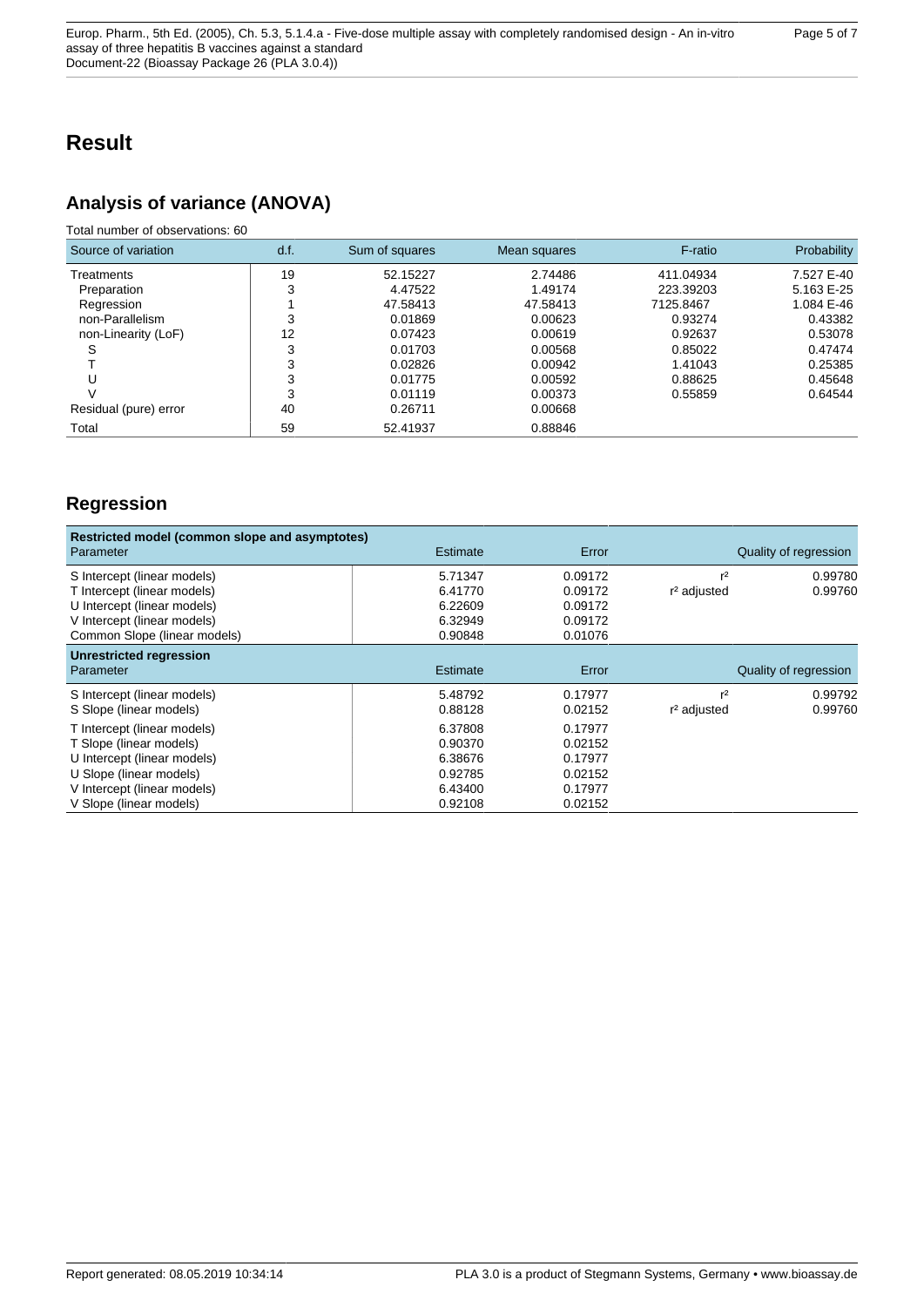# **Validity tests**

#### **Overview:**

|                     | Passed                      | Failed (rejected) | Failed (warning) | Passed (info) | Not calculated |
|---------------------|-----------------------------|-------------------|------------------|---------------|----------------|
| Assay suitability   |                             |                   |                  |               |                |
| Sample suitability  |                             |                   |                  |               |                |
| Overall test result | Passed (no tests available) |                   |                  |               |                |